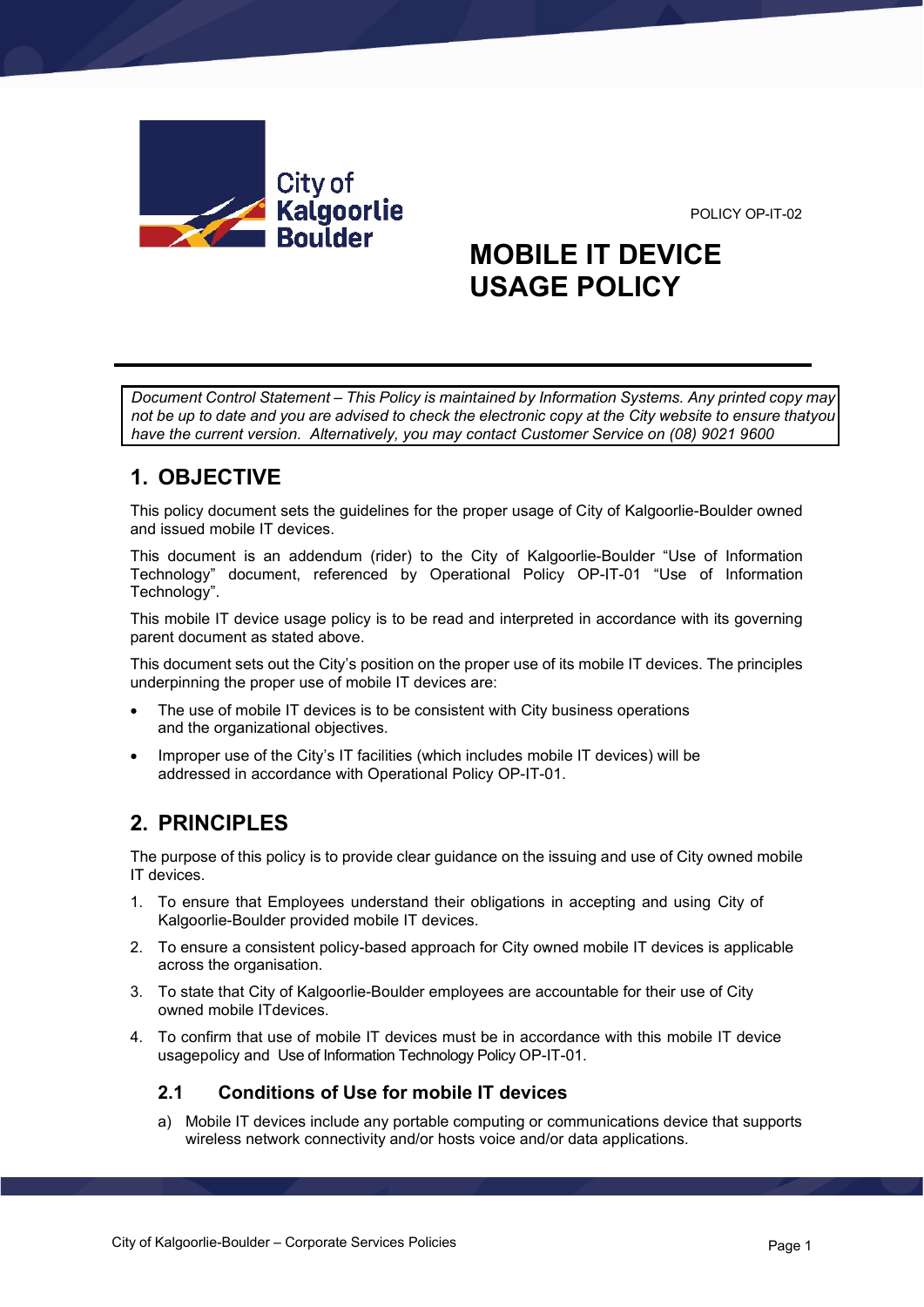

- b) Mobile IT devices will be issued on a case-by-case basis to select employees whose position and responsibilities are considered and approved to require access to a mobile IT device.
- c) At all times the City issued mobile IT device shall remain the property of the City of Kalgoorlie-Boulder and is subject to this mobile IT device usage policy, Use of Information Technology Policy OP-IT-01 and the City of Kalgoorlie-Boulder Code of Conduct.
- d) The organisation reserves the right to require the return of a mobile IT device at any time for any reason. If the return of a mobile IT device is requested, it must be returned within 24 hoursof the request being made.
- e) Employees issued with a mobile IT device are expected to understand the conditions of use, exercise the same care, security, and careful use of the mobile IT device as if it were their ownproperty.
- f) Mobile IT devices must not be left unattended in motor vehicles at any time.
- g) Mobile IT devices must never be checked-in as baggage on an aircraft and must always be taken on board as hand luggage.
- h) Malfunctions or any other technical problems with mobile IT devices should be reported immediately by the user to the City of Kalgoorlie-Boulder Service Desk so that steps can be taken to have the problem rectified by an approved technician as quickly as possible.
- i) Under no circumstances is the user of a mobile IT device to organise repairs to a mobile IT device directly with the manufacturer. All problems are to be reported to Information Technology Service Desk.
- j) Lending a mobile IT device to any third party is strictly prohibited.
- k) Careless and negligent loss, damage or misuse of a mobile IT device, or any other associatedperipheral will result in the City of Kalgoorlie-Boulder taking cost recovery and/or disciplinary action.
- l) Specific mobile IT device software applications (Apps) will be installed prior to provisioning as part of the City standard operating environment to ensure appropriate business functionality levels and a consistent mobile IT device fleet capability.
- m) Some configuration and security restrictions will be in place to facilitate mobile IT device fleet management, ensure City of Kalgoorlie-Boulder network and systems integrity and protect the end user.These settings will be in accordance with industry good practice, policies and procedures.
- n) Apps will be updated and refreshed from time-to-time to ensure the most appropriate Apps are installed, up to date and running properly to meet the business functionality requirements.

#### **2.2 Records Management Procedures**

All emails sent from a mobile IT device are subject to the same records keeping requirements as hard copy documents. Users are to ensure that emails are managed according to the City's Records Keeping Plan, State Records Office guidelines and in accordance with internal records procedures.Emails that constitute a record are to be registered into the City's electronic records management system.

#### **2.3 Legal Obligations**

Mobile IT device users should be aware that electronic mail from the City of Kalgoorlie-Boulder is analogous to a letter printed on a City letterhead and therefore is subject to the same legal, and records management obligations as letters sent by conventional mail.

In particular, users should be aware that electronic documents and emails are subject to Freedomof Information legislation and electronic discovery.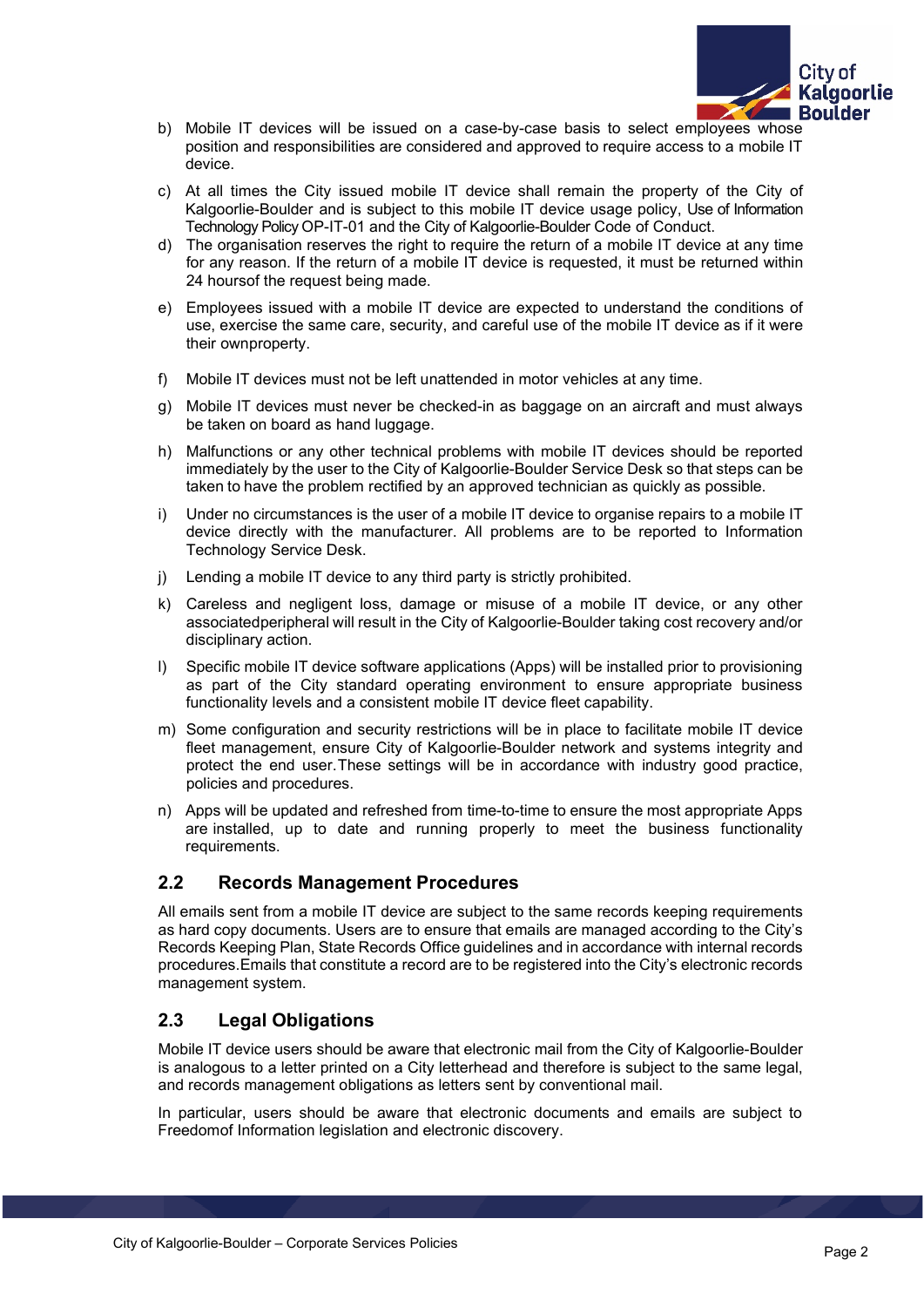

#### **2.4 Software Licensing**

City of Kalgoorlie-Boulder Employees shall only use software that has been approved by the Information Systems Department that has been legally obtained and installed by the City of Kalgoorlie-Boulder. City of Kalgoorlie-Boulder users shall not install Apps on to any mobile IT device other than a mobile phone.

City of Kalgoorlie-Boulder mobile phones are semi-managed and as such City of Kalgoorlie-Boulder mobile phone users may install Apps for personal use onto their mobile phone using their own Apple ID, maintaining adherence to the Conditions of Use of Information Technology **Facilities** 

Recommendations for new Apps to be installed that may improve efficiencies and productivity for all mobile IT device users should be emailed to Information Technology Services for assessment in accordance with business requirements.

#### **2.5 Acceptable Personal Use of mobile IT devices**

Staff are not permitted to add their personal email accounts to a mobile IT device

# **3. CONSEQUENCES**

This policy represents the formal policy and expected standards of the City of Kalgoorlie-Boulder. Appropriate approvals need to be obtained prior to any deviation from the policy. Employees are reminded of their obligations under the Council's Code of Conduct to give full effect to the lawful policies, decisions and practices of the City.

### **4. ROLES AND RESPONSIBILITIES**

**Managers** are required to:

- Respond to breaches and non-compliance.
- Approve those employees who may subject to the operational requirement be permitted to usemobile IT devices for their ordinary work.

#### **Employees** are:

- Responsible for the proper use of the City's mobile IT devices and are expected to familiarize themselves with the responsibilities associated with these IT facilities.
- Required to ensure that mobile IT devices under their control are protected from theft, damage,loss, unauthorised access and any other form of abuse or improper use.

### **5. MOBILE PHONE APPROVAL AND ISSUING PROCESS**

Any request for a staff member to have a City mobile phone allocated to them, is to be approved by the relevant Manager. If approved, the Employee and Manager must complete the Mobile Phone Agreement form (Attachment 1) and forward to their Executive for recommendation.

If approved by all above mentioned parties, the Agreement form is then forwarded to the People and Culture department for processing. Depending on the option the Employee and Manager agree to utilise (i.e. City owned phone or personal phone), HR will either:

- Provide a copy of the Agreement to ICT for the arrangement of a City mobile and relevant accessories, record the mobile phone number on the organisation phone listing and file the original Agreement on the Employees personnel file; or
- Record the personal mobile phone number on the City's organisation phone listing and forward the original Agreement to Payroll for reimbursement of the agreed allowance. Payroll will process and then file the Agreement on the Employee's personnel file.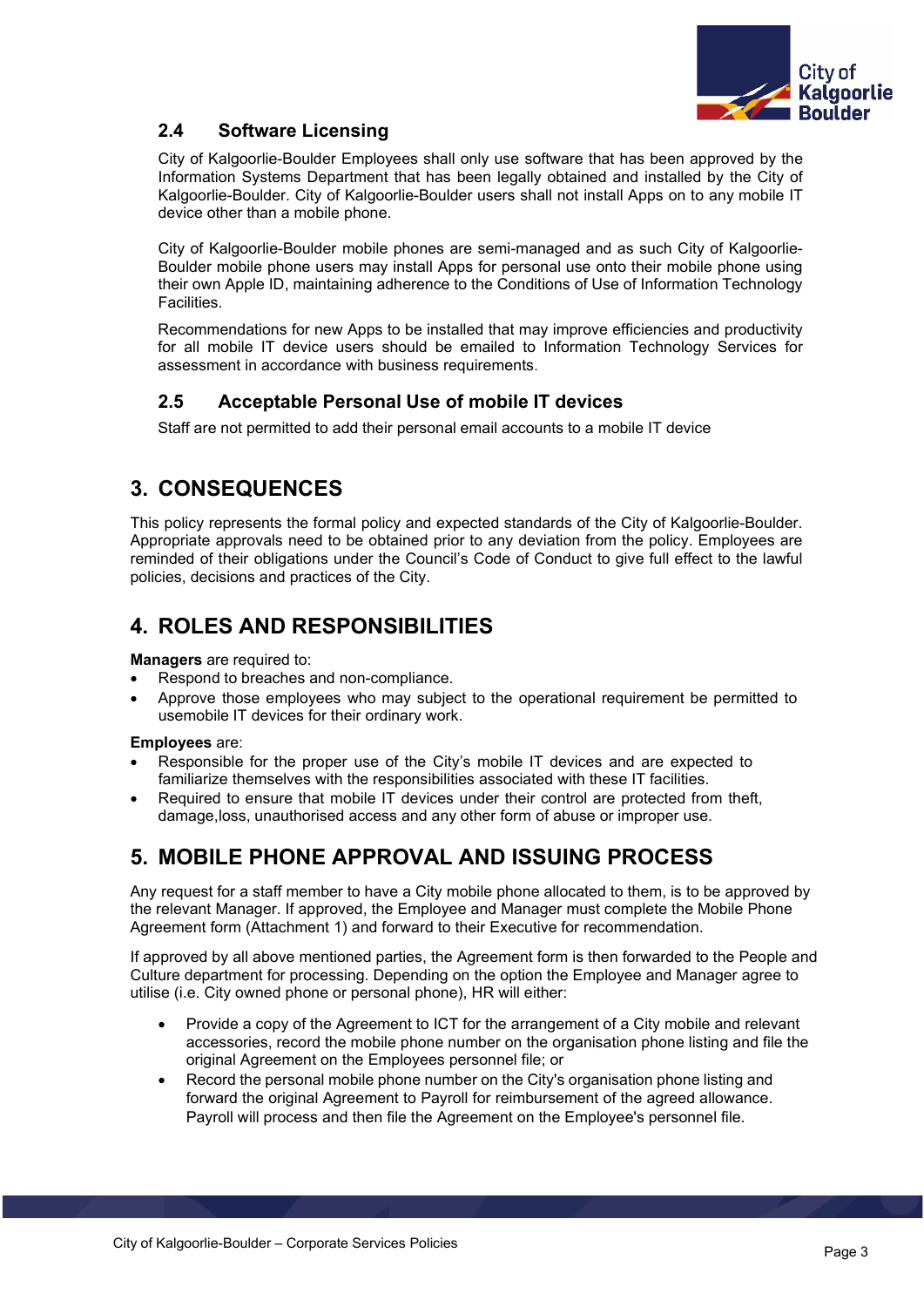

### **6. PERSONAL MOBILE PHONES USED FOR CITY BUSINESS**

Eligible staff members who opt to use their own personal mobile phone for work related purposes will be reimbursed as below at instruction from appropriate Manager.

Those employees who are deemed to need access to voice and data services shall be reimbursed at \$40.00 per month by the City through their pay.

Those employees who are deemed to only need access to voice services only shall be reimbursed at \$20.00 per month. However, the following conditions must be adhered to in relation to personal phones used for City:

- Telstra is the preferred supplier unless it can be demonstrated that another supplier has the required coverage/reliability;
- The mobile phone plan must be at a level to allow sufficient usage;
- The mobile phone selected must be of a type to ensure access to relevant functions;
- Usage exceeding the agreed call and data quantities will be the responsibility of the staff member;
- Maintenance and replacement of phones will be the responsibility of the staff member.
- The staff member must provide a copy of the relevant bill to prove ownership of the number and validate the sufficient level of coverage.

# **7. REFERENCES TO RELATED DOCUMENTS**

- Operational Policy OP-IT-01 "Use of Information Technology"
- City of Kalgoorlie-Boulder Code of Conduct

| Policy Number:             | $IT-02$                                      |
|----------------------------|----------------------------------------------|
| Previous Policy Number:    | N/A                                          |
| <b>Resolution Numbers:</b> |                                              |
| Last Review:               | September 2021                               |
| Next Review:               | September 2023                               |
| Responsible Officer:       | Manager Information Communication Technology |

*This Policy takes effect from the date of adoption by Council and shall remain valid until it is amendedor deleted.*